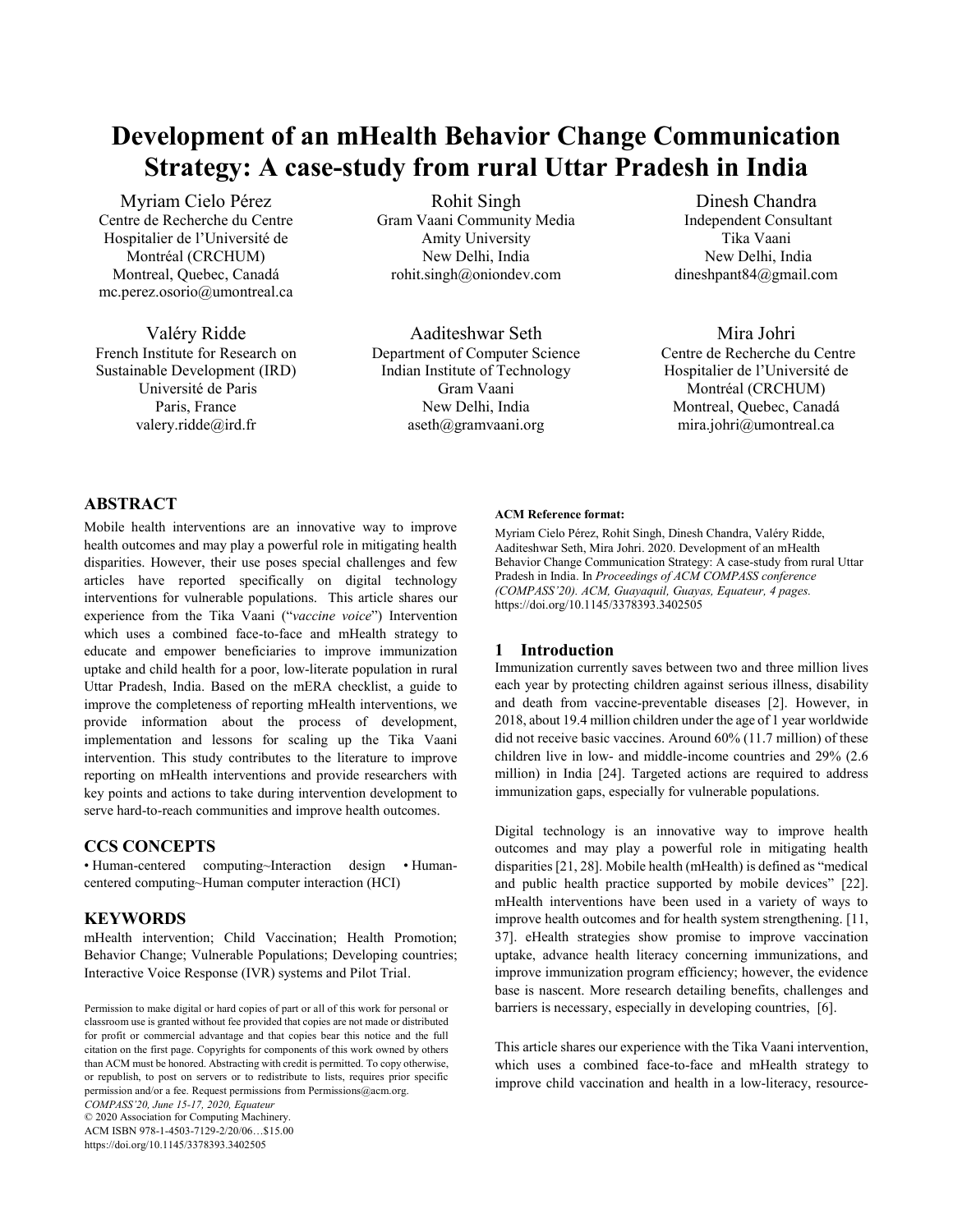poor, rural population in India. Some of us recently conducted an early-stage assessment of this model through a cluster-randomised pilot trial in rural Uttar Pradesh, India from January to September 2018. The study concluded that the intervention model was feasible to deliver and could be a powerful strategy to strengthen delivery of immunization and primary health care. [13, 29]. Information delivery via mobile phone proved viable and contributed to standardisation and scalability; while face-to-face interactions remained necessary to achieve equity and reach. Presentation of mHealth evidence requires a unique lens, encompassing the need to define what the mHealth intervention is, where and how it was implemented [1]. The purpose of this article is to provide this critical information required to support understanding and replication of the Tika Vaani mHealth strategy.

#### **2 Methods**

The World Health Organization mHealth Technical Evidence Review Group developed the mHealth evidence reporting and assessment (mERA) checklist to improve the completeness and quality of mHealth reports [1]. The mERA checklist consist of 16 core mHealth items to inform the context of the study, the content of the mHealth intervention, the process of developing and adapting the intervention, performance of the intervention in practice, and additional considerations related to coherence and fit within the health system, scale up and sustainability. The authors argue that uptake of these guidelines (used in conjunction with an appropriate study-design checklist) will improve evidence quality and support replication [1]. To complement the main trial report [13], this paper addresses all mERA core items through five questions: What is the context? What is the Tika Vaani intervention? How was the intervention developed? How did it perform in practice? What are the lessons for scale-up and replication?

## **3 What is the context?**

#### *Setting*

The study took place in Hardoi, a rural district of 4 million inhabitants in India's most populous state, Uttar Pradesh. In 2015, Uttar Pradesh had the largest share of India's under-5 deaths, contributing 27.1% (325,500) of the national total (1,200,998), largely due to causes that could be potentially addressed by vaccines [16]. Despite efforts by the government to reduce infant and child mortality, Uttar Pradesh is one of the states with the largest immunization inequities, with coverage lower among disadvantaged groups such as the poorest, less educated parents, the lower social castes and minority religions). A recent study found that 55.8% scheduled castes children and 63.2% scheduled tribes (the most downtrodden and vulnerable ethnic groups in Indian society) were fully immunized, while in Uttar Pradesh, this percentage is lower for 34.1% scheduled castes children and 52.1%, scheduled tribes [36]. Studies highlight the contribution of demand side factors to incomplete immunization [10, 15].

India sees promise in mHealth innovations to improve rural healthcare due to the broad geographical coverage of

communications infrastructure and the low cost and availability of mobile handsets [3, 8, 17]. According to a report from Telecom Regulatory authority of India, of the 1203.77 million number of telephone subscribers in January 2019, 45% (530.86 million) were rural telephone subscribers [31], opening the landscape to develop mHealth interventions that could reduce health disparities, improve healthcare outcomes, while leaving no one behind and achieving universal health coverage.

### **4 What is the Tika Vaani intervention?**

The Tika Vaani intervention model is a new approach to educate and empower beneficiaries to improve immunisation uptake and child health. Tika Vaani operates through two strategies: (i) mHealth and (ii) Community mobilization (Table 1).

| mHealth strategy (messages via mobile phone)                                                                           |                                                                                                                                                                                                             |
|------------------------------------------------------------------------------------------------------------------------|-------------------------------------------------------------------------------------------------------------------------------------------------------------------------------------------------------------|
| Activities via mobile phone                                                                                            | How was the activity delivered?                                                                                                                                                                             |
| 13 "Pushed" edutainment &<br>summary capsules                                                                          | Each week, target families receive a<br>call<br>with<br>specific<br>a<br>health<br>information capsule. Five days later,<br>they receive a reminder capsule                                                 |
| "reminders"<br>Vaccination<br>based on the child's birthdate<br>and the Government of India's<br>immunisation schedule | calls<br>$\overline{\text{Familes}}$<br>three<br>receive<br>informing them that the child's<br>vaccinations are due                                                                                         |
| "On-demand"<br>access<br>to<br>content.                                                                                | Person residing in an intervention<br>village can contact the IVR system<br>to speak to an operator to facilitate<br>linkage to content, or to leave a<br>question or comment                               |
| Community mobilization strategy (face-to-face)                                                                         |                                                                                                                                                                                                             |
| <b>Activities with field team</b>                                                                                      | How was the activity delivered?                                                                                                                                                                             |
| 1 Large introductory meeting                                                                                           | Field team introduces the project to<br>participating communities<br>and<br>explains the operation of the Tika<br>Vaani IVR system.<br>Pamphlets and stickers containing<br>the Tika Vaani phone number are |
|                                                                                                                        | distributed.                                                                                                                                                                                                |
|                                                                                                                        |                                                                                                                                                                                                             |
| 3 Small group meetings                                                                                                 | Meetings are held in the<br>day.<br>separately for men and women, to<br>receive feedback on a series of<br>educational audio capsules                                                                       |

**Table 1: Summary of the Tika Vaani intervention**

Although vaccination is the primary focus, the intervention also addresses health care entitlements, prevention, recognition and management of common infectious diseases (diarrhoea, pneumonia, dengue, chikungunya), nutrition, and water, sanitation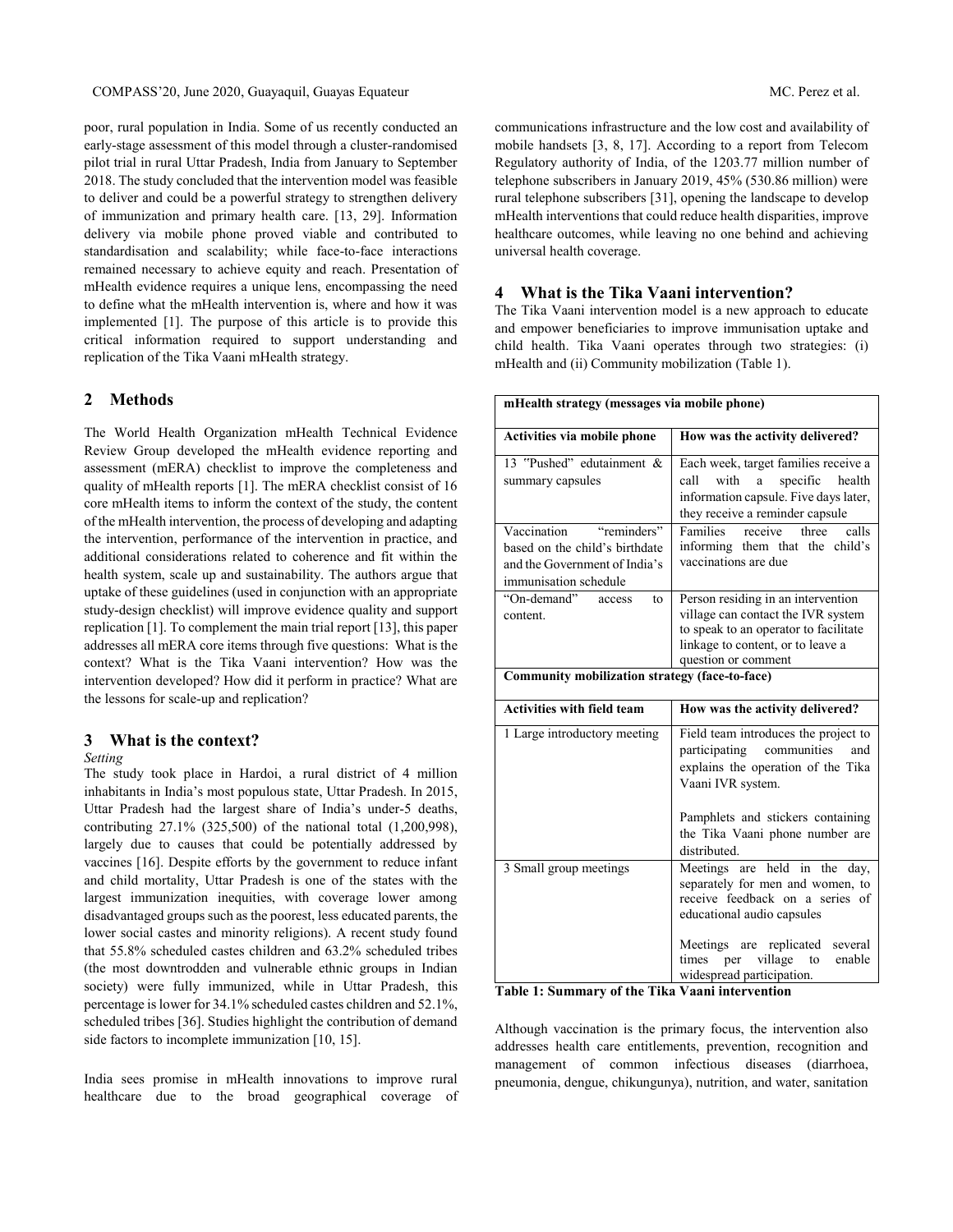### Development of an mHealth Behavior Change Communication Strategy: A case-study from rural Uttar Pradesh in India

and hygiene (WASH). Community mobilization is useful for informing and keeping in touch with community concerns, and has significant potential to create behavior change and improve health [23]. Interventions that combine mHealth strategies with nonmHealth strategies have shown positive impacts on health outcomes outcome in low- and middle-income countries [32].

The Tika Vaani intervention was tested in a pilot study using a cluster-randomised design. Villages were located in Bawan Block, Hardoi district. A total of 387 (184 intervention; 203 control) households with children ages 0 to 12 months in 26 (13) intervention, 13 control) villages were included in the study. All inhabitants (n=8516) residing in the study villages, as well as the 33 health workers of the intervention group (12 Accredited Social Health Activist [ASHA], 11 Anganwadi Worker [AWWs] and 10 AWW Helpers [Sahaika]) were also invited to participate. Overall, in the 13 intervention villages, a total of 1692 participants attended these large introductory meetings. A total of 96 small meetings (n=915 participants) were held during the intervention period. In total, 12 capsules of specific health content and their corresponding reminder capsules were presented to the people.

Access to the mHealth strategy required mobile network coverage in the villages, and ownership or access to mobile phones. To run the IVR, we chose the Mobile Vaani (MV) platform built by a social technology company located in New Delhi, called Gram Vaani [19]. The Gram Vaani team has accumulated over a decade of experience in designing IVR (Interactive Voice Response) platforms for low-literacy rural populations.

A database was created for storing phone numbers of the participants to receive messages with content about child health and timely reminder voice messages for immunization. To ensure data security, the Gram Vaani team stored all data obtained through the Mobile Vaani IVR and app systems on owned servers which are hosted in a data center in India. The servers are configured with standard Linux security methods and are placed behind a series of firewalls to prevent unauthorized access.

## **5 How was the intervention developed?**

Intervention development involved two stages: (1) definition of public health content; (2) adaptation to local populations. Our approach used social marketing theory, which encourages an understanding of key audiences, identification of intervention channels, and development of appropriate messages [7, 9]:

1. Key orientations for the behavior change communication messages were established through a process evaluation of Village Health and Nutrition Days (VHNDs), the Government of India's primary strategy to deliver health care to rural residents. Results showed that a subset basic health promotion and prevention services were neglected in the VHNDs [14].

## COMPASS'20, June 2020, Guayaquil, Guayas Equateur

We consulted the public health literature to develop technical guidance and key messages [33, 34]. Technical content was reviewed by national and international scientific experts and members of India's Ministry of Health.

2. The content was then adapted to local populations through formative research conducted from January 1st, 2017 to January 10th, 2018 in Hardoi district. A dynamic iterative and participatory approach was favored to validate the need for the interventions and to develop a linguistically and culturally appropriate strategy.

Formative research was conducted with three objectives:

- 1. To assess the perceived need for a new service offering basic health promotion and protection information to families with young children, and to identify specific topics of interest. For this, we conducted an interviewer-administered survey of households with a child less than 24 months. These surveys helped to identify which issues and communications methods were likely to be most important for different audience segments. Data collection took place from June  $6<sup>th</sup>$ , 2017 to August  $8<sup>th</sup>$ , 2017. The final sample included respondents from 10 villages: 18 frontline workers and 119 households with at least one child less than 24 months of age. Within these households, 221 independent structured interviews were conducted involving 106 mothers, 56 fathers, and 59 mothersin-law.
- 2. To contribute to the design and refinement of the interventions and increase probable intervention uptake, acceptability, satisfaction.
- 3. To design and pre-test the evaluation instruments. For these, we conducted individual meetings (n=19) with village leaders, outreach activities (wall painting, door-to-door mobilization, and distribution of pamphlets and stickers) and community meetings (n=76) in 38 villages for different user segments (males, females, and older versus younger participants). Activities took place from January 1st, 2017 through January 10th, 2018. There were 4460 participants over the 76 meetings, including 424 family members/ caregivers of a child less than 23 months of age, 55 frontline workers (ANM, ASHA, and AWW), 2761 adult members of the general public, and 1220 children (less than 15 years from the general public).

Overall, participants strongly agreed on the need for the intervention. The proposed communications channels (via face-toface small group meetings and mobile phone) were felt to be promising, although limits to achievable coverage through each method were also raised and documented. mHealth approaches used in combination with other approaches have been shown to be more effective in improving maternal and neonatal care, as compared to strategies using mHealth approaches alone [32]. Our intervention design therefore retained both channels. Development of technically accurate, comprehensible and engaging content for this rural, low-literate population was especially challenging.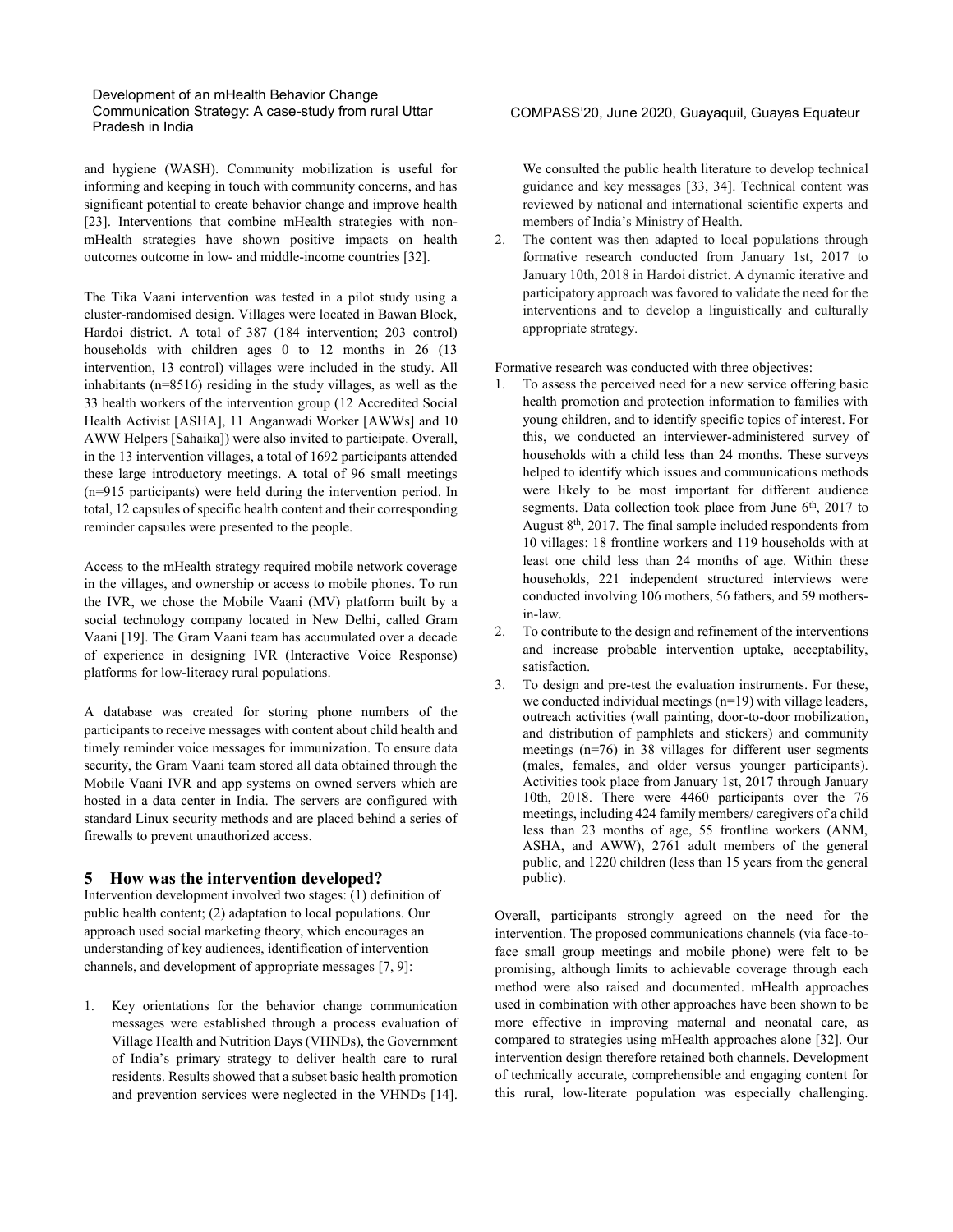Content was initially not well received by communities for a variety of reasons; the iterative formative research process continued until research and implementation teams were satisfied that the content could be of genuine benefit. Although the iterative formative research process was challenging, it was essential to improving intervention design and ensuring adaptation to the context.

## **6 How did it perform in practice?**

Overall participation in one or more new interventions was 94% (173/184), 82% (144/184) for the face-to-face strategy and 67% (124/184) for the mHealth strategy. mHealth audio vaccination reminders and mHealth edutainment capsules were accessed by 63% (115/184) of target households and 60% (111/184) of target households respectively. An mHealth capsule was considered received if the caller remained connected for 80% or more of the item duration. The small group meetings were attended by 78% (144/184) of the target households. Owning a phone or having easy access to the phone by mothers were factors that shaped the intensity of uptake for mHealth strategies, while living far from the meeting site influenced attendance of small group meetings [13].

The intervention was well-received by participants, who found the content friendly, entertaining and easy to understand and appreciated the convenience of accessing information at home. Participants showed evidence of improvement in basic health knowledge. For example, to the question related to immunization knowledge: *"Do you know the immunization schedule for children from birth to 5 years of age?",* the probability of correct responses in the intervention group at end line was  $66.67\%$  (n=102/153) compared to 26.63% (n=49/184) at baseline. For the control group the probability of correct responses was 44.58% (n=74/166) at end line compared with 34.48% (n=70/203) at baseline.

# **7 What are the lessons for scale-up and replication?**

Our results support the potential contribution of mHealth interventions to increase access to health information in lowresource settings. Our findings are consistent with other studies that have documented that Interactive Voice Response system can provide information access with low technical and functional literacy [5, 20, 26, 27, 30, 35]. Additionally, the IVR system can be used on all types of mobile phones, and thus can enable reach to many users. Studies carried out in rural India showed that mobile handsets equipped with a voice response technology greatly outperform text-based interfaces, and are more useful to meet the needs of less-literate users [18]. We opted by audio messaging due to the low literacy and technological comfort levels of the participants.

We found that an mHealth strategy offers the potential to improve knowledge, but the content must be adapted to meet the needs of less-literate users. In our study, stories and pure information formats were both effective, but story formats were especially appreciated. Dramas that touched the heart and included a crisis,

denouement, and humour, were most successful. Having the underdog win and happy endings were popular. The ideal length was 1 to 5 minutes. Another key lesson was that the content should be designed to be inclusive of all social groups, particularly the marginalised. By thoughtful choice of names and positive portrayal of characters, those designing content can increase relatability and foster a sense of inclusion and respect. Aspirational stories placing female, minority and disabled characters in positions of authority (e.g. doctors, government officers) were universally well received.

Although we did not do a formal economic evaluation, the intervention is low cost. The basic cost of the mobile strategy and a one-year intervention that on-boards and engages 50,000 beneficiaries, is USD \$92,000. The per beneficiary cost for 1 year will be USD \$1.92. Content testing and community meetings (n=3), during the intervention period, cost an additional USD \$ 3,950.

However, several issues require further attention if Tika Vaani is to thrive at greater scale:

(i) The mHealth was very useful to facilitate standardization of health promotion content at low cost, but uptake was uneven. mHealth capsules heard were favoured by mother's possession of a mobile phone, mother's easy access to phone and maternal education; (ii) For community mobilization, distance from place of residence to the meeting site influenced mothers' attendance at small groups meetings. Women's empowerment was a transversal factor influencing uptake for both strategies. Empowerment women strengthens their role in the family and community, increase awareness of their role in their children's health and can improve the effectiveness of interventions [12]; Men participated actively and were own a mobile phone. Active involvement in the Intervention for men and families to share phone becomes necessary to attenuate gender barriers (iii) To achieve equity and reach, both strategies in a complementary way are necessary. However, the logistical and economic challenge to offer the community mobilization component a large scale is important. Given the interest and acceptability of the intervention by frontline health workers [29], the intervention could be incorporated with the Indian health system. Frontline health workers could be trained to become the pivots for community mobilization strategies given their experience, credibility in the communities and their role to implement existing large-scale programs [4, 25]. Adoption of this strategy would require adequate training, supervision and remuneration to facilitate their role in the intervention. It might also be necessary to work with community-based NGOs to offer targeted support for community mobilization activities.

## **CONCLUSION**

A mHealth intervention strategy adapted to the local context and combined with face-to-face communication is a promising method to educate and empower communities in resource-poor rural areas and an excellent way to reduce health inequities. While the mHealth strategy increased standardization, scalability and reach at low cost, face-to-face communication remains necessary to reach the most vulnerable.